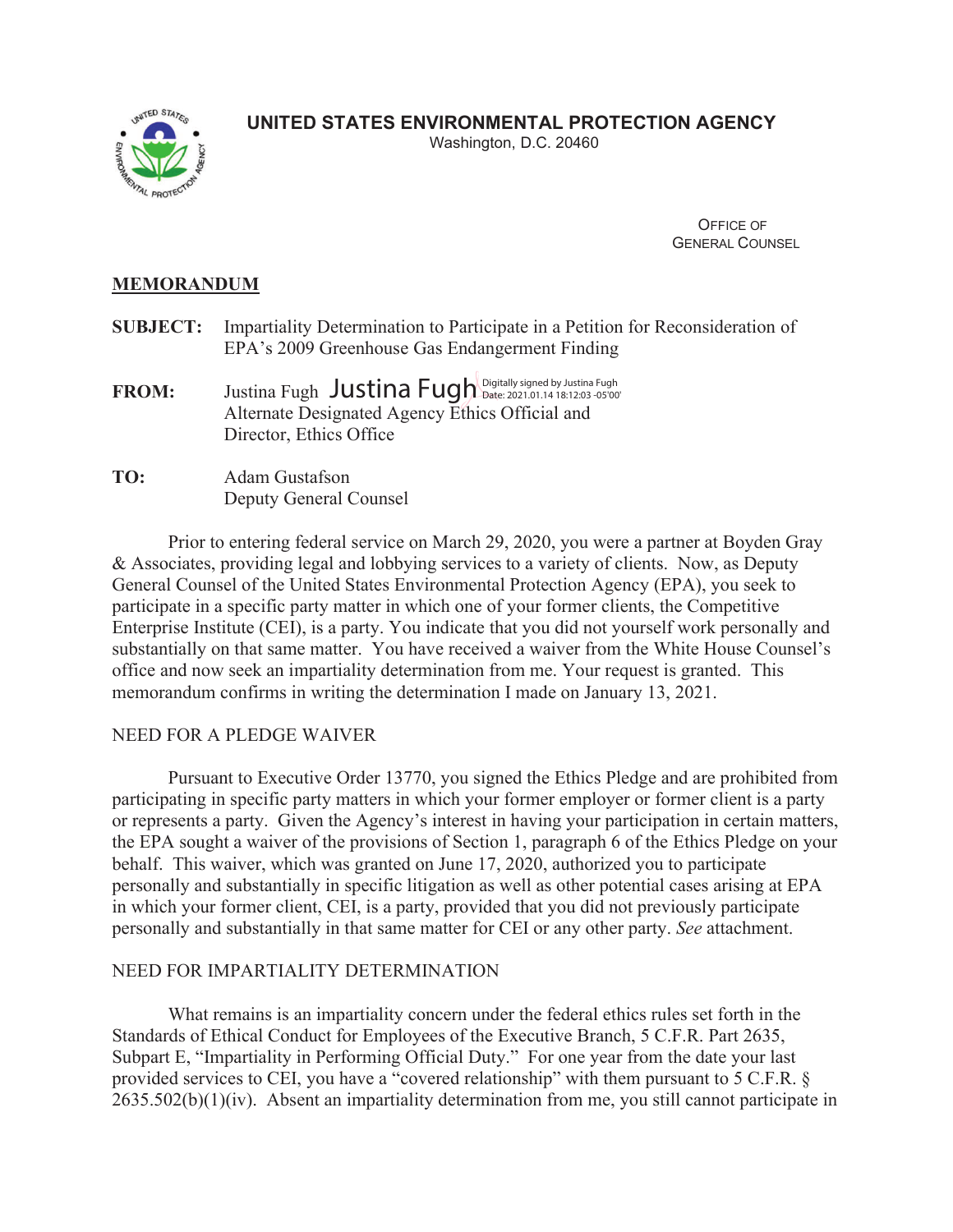any specific party matter in which CEI is a party if the circumstances would cause a reasonable person with knowledge of the relevant facts to question your impartiality. *See* 5 C.F.R. § 2635.502(a).

Federal ethics regulations permit federal employees to participate in matters that might raise impartiality concerns when the interest of the federal government in the employee's participation outweighs concern over the questioning of the "integrity of the agency's programs and operations." 5 C.F.R. § 2635.502(d). The factors that EPA takes into consideration are:

(1) the nature of the relationship involved;

 (2) the effect that resolution of the matter will have upon the financial interest of the person affected in the relationship;

 (3) the nature and importance of the employee's role in the matter, including the extent to which the employee is called upon to exercise discretion in the matter;

(4) the sensitivity of the matter;

(5) the difficulty of reassigning the matter to another employee; and

 (6) adjustments that may be made in the employee's duties that would reduce or eliminate the likelihood that a reasonable person would question the employee's impartiality.

 Because I conclude that the interest of the United States Government in your participation outweighs any concerns about your impartiality, I am authorizing you to participate as Deputy General Counsel in specific party matters in which CEI is a party, provided that you did not participate personally and substantially in the matter previously with CEI or any other party. In making this determination to enable you to effectively carry out your duties as Deputy General Counsel and to advance the interests of the Agency, I have taken the following factors into consideration:

Nature of the relationship involved – A graduate of the University of Virginia and Yale Law School, you clerked for judges on the Ninth Circuit and the D.C. Circuit before entering private practice. Prior to becoming a partner at Boyden Gray & Associates, you were an associate at Cooper & Kirk where you specialized in appellate litigation. While at Boyden Gray & Associates, you represented States, environmental groups, biofuel producers, agricultural interests, and public policy organizations, on air quality and automotive regulations and other Clean Air Act (CAA) matters. You have argued CAA appeals in the U.S. Court of Appeals for the D.C. Circuit and testified before Congress on CAA regulations. Through this work, you have gained extensive experience in CAA regulations and litigation.

Effect of the matter upon your financial interest – You have no continuing financial interest with CEI, nor do you have any financial interest in the outcome of this petition for reconsideration.

Nature and importance of the employee's role – In addition to serving as the chief legal advisor to EPA and implementing the nation's environmental laws, the Office of General Counsel also represents the Agency in defense of agency actions. In the position of Deputy General Counsel, you must be able to provide legal counsel and vital input into the Agency's defense. Your invaluable knowledge and experience with Clean Air Act regulations and litigation are of great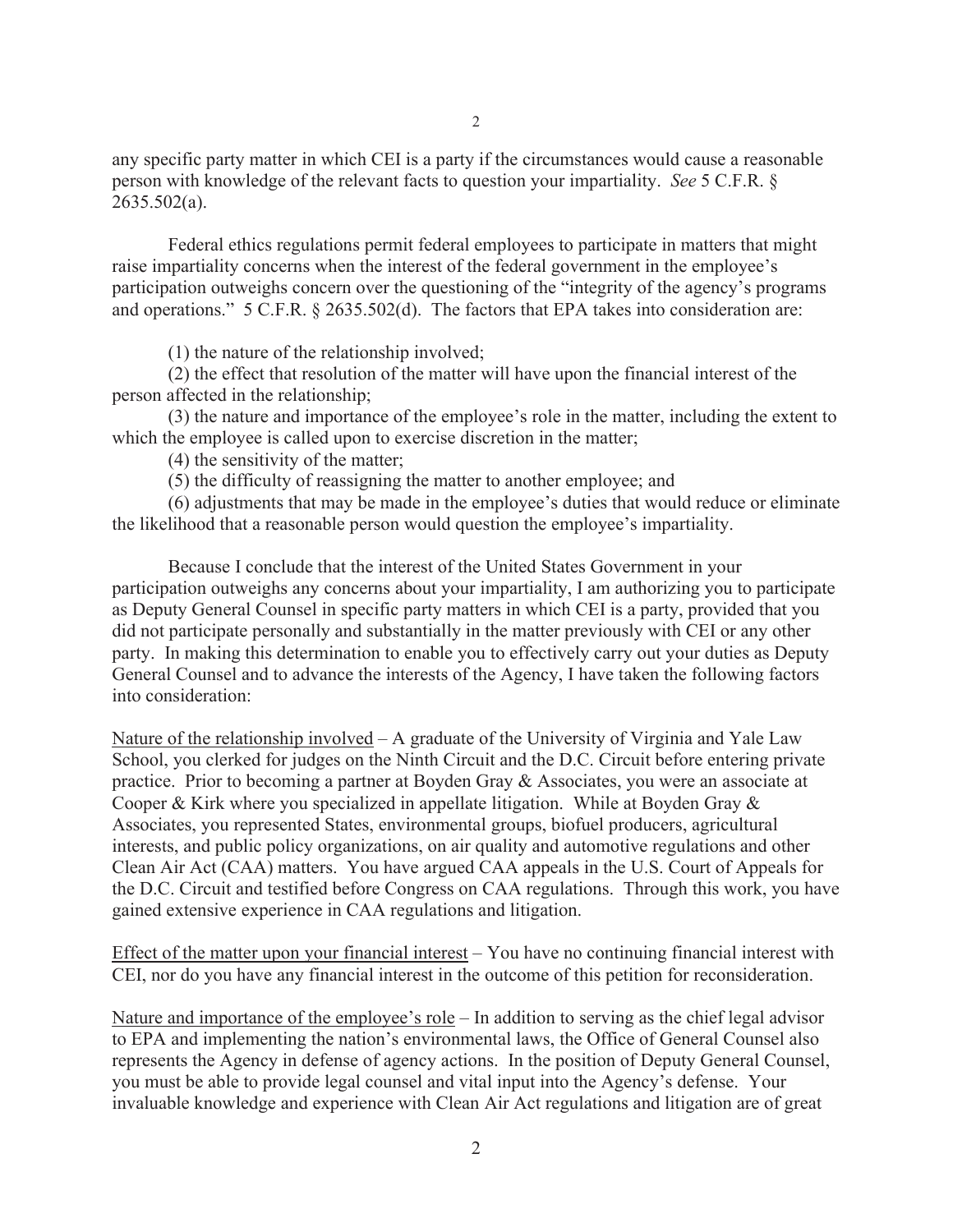importance in advocating the interests of the Agency in its consideration of this petition and in advising the Acting General Counsel and Administrator.

Sensitivity of the matter –Your participation in this specific party matter, including decisions the Agency makes at this point in this Administration, will be of importance to the Administrator and senior leadership. The case involves nationally significant air issues and Administration interests.

Difficulty of reassigning the matter to another employee – Your expertise and comprehensive understanding of CAA regulations and litigation are crucial for EPA, including for this case. The previous political Deputy General Counsel with CAA expertise started in January 2017 and departed in December 2019. You were hired because of your extensive CAA expertise which is needed to counsel and advise the EPA Administrator and senior leadership on behalf of the Agency.

 Under this limited authorization, you may participate personally and substantially in the CEI petition for reconsideration of EPA's 2009 Greenhouse Gas Endangerment Finding. I determine that your expertise is needed for similar reasons as described above. Thus, this authorization permits you to participate in other specific party matters in which CEI is a party provided that you did not previously participate personally and substantially while serving as an attorney for CEI or any other party. You will be allowed to participate in these specific party matters, including meetings or communications related to such cases even if CEI is present. But you must remain recused from those specific party matters in which your former client is a party if you participated personally and substantially previously. You will otherwise fully comply with the remainder of the requirements imposed by the President's Ethics Pledge and with all applicable federal ethics laws and regulations, as well as your own attorney bar obligations.

If you have any questions regarding this determination, or if a situation arises in which you need advice or clarification, please contact Justina Fugh of OGC/Ethics or me.

#### Attachment

cc: David Fotouhi, Acting Principal Deputy General Counsel Jim Payne, Designated Agency Ethics Official and Deputy General Counsel for Environmental Media and Regional Law Offices Elise Packard, Deputy General Counsel for Operations Kamila Lis-Coghlan, Deputy General Counsel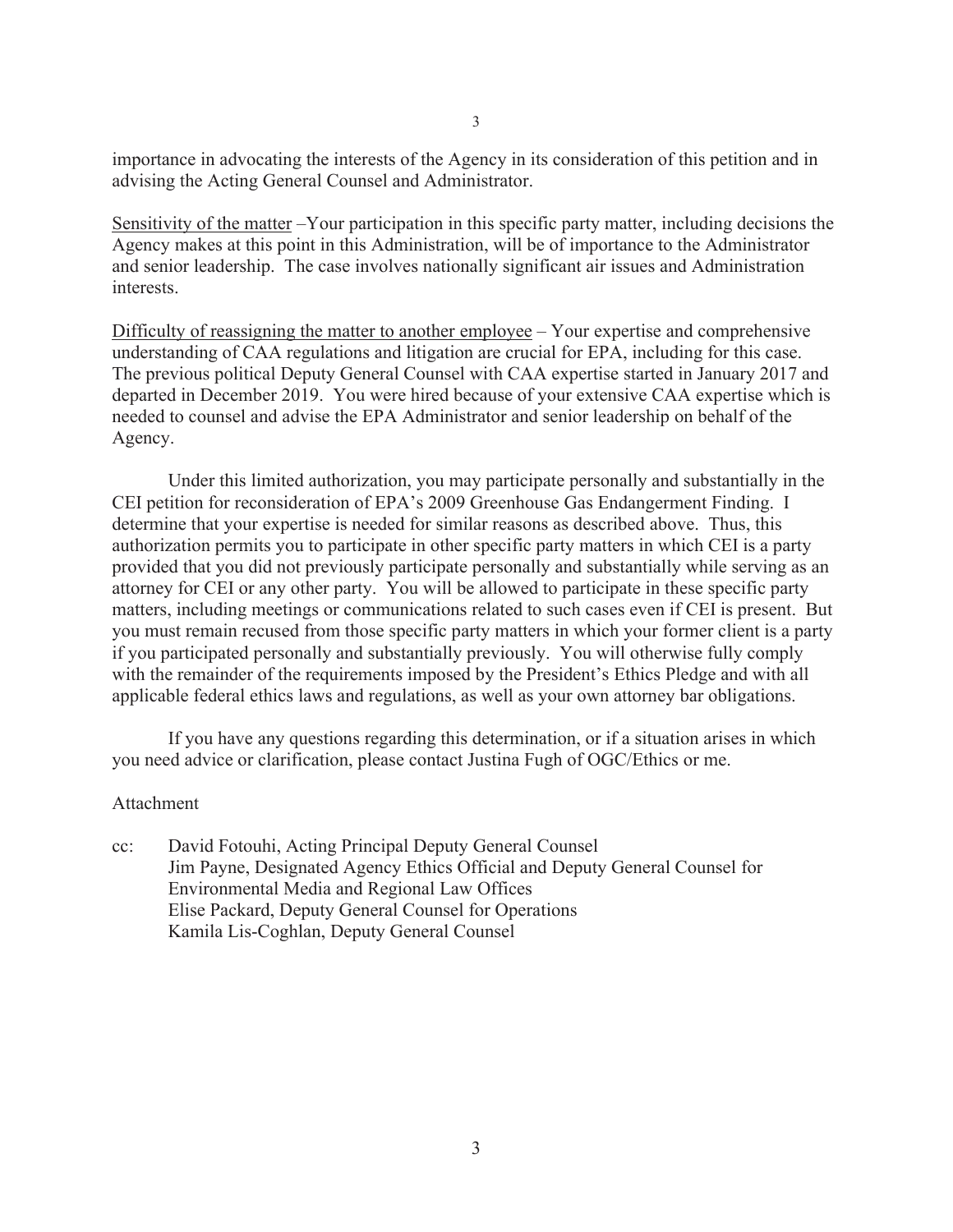#### **MEMORANDUM**

**JAMES PAYNE** DEPUTY GENERAL COUNSEL FOR ENVIRONMENTAL MEDIA AND REGIONAL LAW OFFICES, AND DESIGNATED AGENCY ETHICS OFFICIAL UNITED STATES ENVIRONMENTAL PROTECTION AGENCY FROM: **SCOTT F. GAST** DEPUTY COUNSEL AND DEPUTY ASSISTANT TO THE PRESIDENT

DATE: June 17, 2020

SUBJECT: Limited Waiver of Section 1, Paragraph 6 of Executive Order 13770

Official: Adam Gustafson Deputy General Counsel United States Environmental Protection Agency

THE WHITE HOUSE

After reviewing your limited waiver request memorandum, I hereby provide a limited waiver of the requirements of Section 1, paragraph 6 of Executive Order 13770 to Mr. Adam Gustafson to allow him to participate in specific party matters, including American Lung Association v. EPA, No. 19-1140 (D.C. Cir.), despite the involvement of his former client, the Competitive Enterprise Institute (CEI). I have determined that it is in the public interest to grant this limited waiver because of Mr. Gustafson's extensive experience in Clean Air Act regulation and litigation, the fact that he did not previously participate in the *American Lung Association* litigation, and the importance of his involvement in this specific party matter to assist with the Administration's defense of the Affordable Clean Energy (ACE) Rule.

In light of the importance of the aforementioned efforts to the Trump Administration and to the United States Environmental Protection Agency, a limited waiver of the provisions of paragraph 6 of the Ethics Pledge (contained in Section 1 of Executive Order 13770) is justified for Mr. Gustafson so that he can effectively carry out his duties as Deputy General Counsel and ably advise the EPA Administrator and senior leadership. Accordingly, I authorize Adam Gustafson to be able to participate personally and substantially in *American Lung Association y. EPA*, No. 19-1140 (D.C. Cir.), and any other potential cases arising at EPA where CEI is a party and Mr. Gustafson did not previously participate personally and substantially while serving as an attorney for CEI or any other party. He will be allowed to participate in those specific party matters, including meetings or communications related to such cases where CEI is present. However, he will remain recused from those specific party matters in which his former client is a party if he had himself participated personally and substantially previously.

TO: